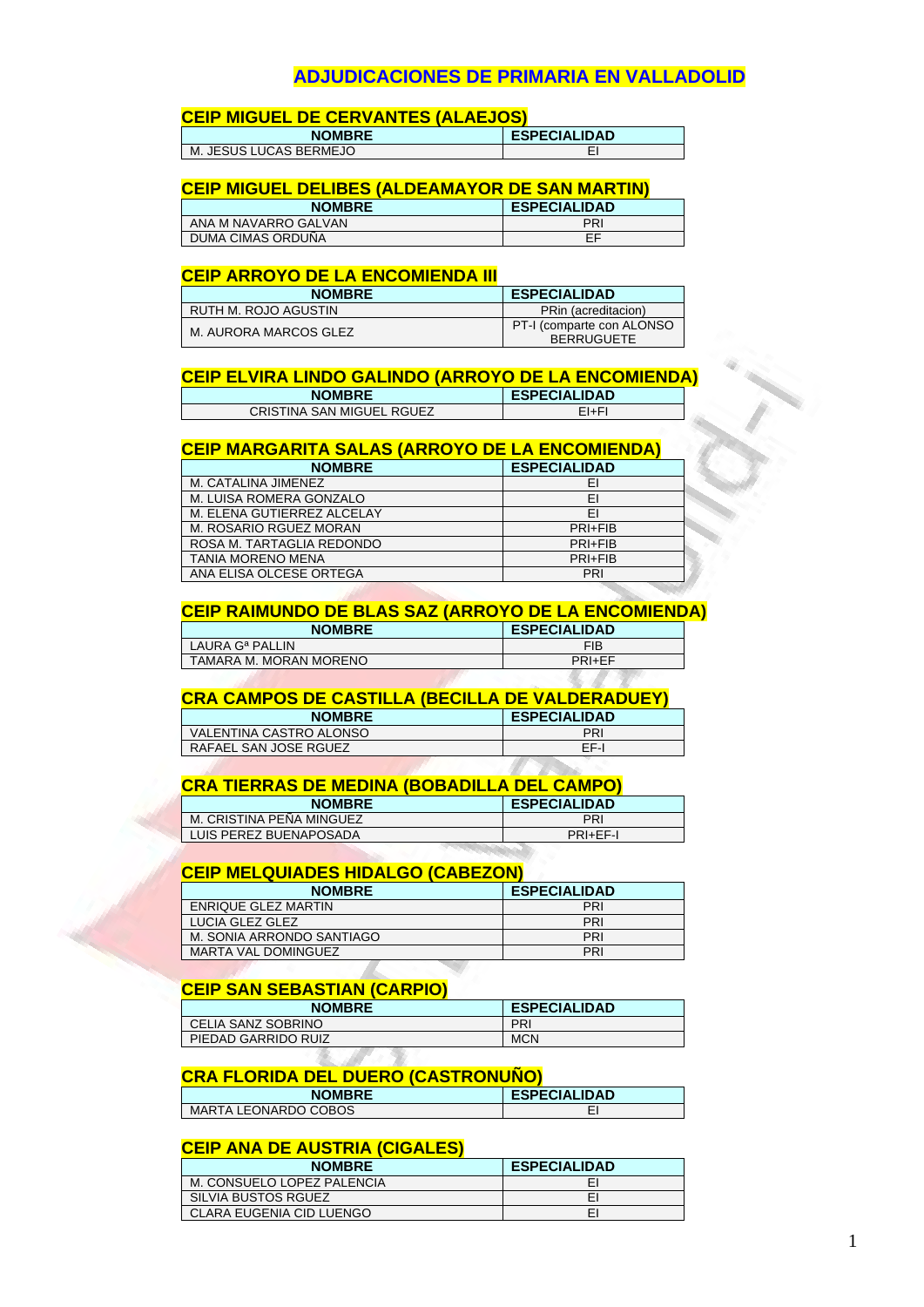| SERVANDO ESCOLAR IZQUIERDO | PRI+FI |
|----------------------------|--------|
| CRISTINA MONTES HERRERO    | AL-I   |

#### **CEIP FELIX CUADRADO LOMAS (LA CISTERNIGA)**

| <b>NOMBRE</b>       | <b>ESPECIALIDAD</b> |
|---------------------|---------------------|
| HENAR MORAGO DE CAL | --<br>∟             |

## **CEIP JOAQUIN DIAZ (LA CISTERNIGA)**

| <b>NOMBRE</b>               | <b>ESPECIALIDAD</b> |
|-----------------------------|---------------------|
| ANA BELEN NAVARRO VELASCO   | PRI                 |
| ESTHER GUADARRAMA SANZ      | PRI                 |
| <b>MARIA GIL RICO</b>       |                     |
| ALBERTO JESUS LOBO MARTINEZ | FF                  |

#### **CEIP JUAN DE RODRIGO (COGECES DEL MONTE)**

| <b>NOMBRE</b>         | <b>ESPECIALIDAD</b> |
|-----------------------|---------------------|
| MIRIAM ARANDA SANCHEZ | PRI                 |

## **CRA LA ESGUEVA (ESGUEVILLAS DE ESGUEVA)**

| <b>NOMBRE</b>                 | <b>ESPECIALIDAD</b> |
|-------------------------------|---------------------|
| <b>ISMAEL ESCUDERO MARINA</b> | MU-I                |

#### **CEIP ALVAR FAÑEZ (ISCAR)**

| <b>NOMBRE</b>                  | <b>ESPECIALIDAD</b> |
|--------------------------------|---------------------|
| BORJA VELAZQUEZ G <sup>a</sup> | MU                  |
|                                |                     |

#### **CEIP LAGUNA V (LAGUNA DE DUERO)**

| <b>NOMBRE</b>               | <b>ESPECIALIDAD</b> |
|-----------------------------|---------------------|
| EVA M. SUESCUN RUIZ         | EI                  |
| EVA M. GLEZ SANTANDER       | EI                  |
| INES C. TRUJILLO DE AHUMADA | EI                  |

#### **CEIP LOS VALLES (LAGUNA DE DUERO)**

| <b>NOMBRE</b>       | <b>ESPECIALIDAD</b> |
|---------------------|---------------------|
| RAQUEL NIETO TORRES | PRI+FF              |
| JAIRO Gª Gª         | MU-I                |
| CARMEN MOZO MUÑOZ   | PT-I                |

### **CEIP MIGUEL HERNANDEZ (LAGUNA DE DUERO)**

| <b>NOMBRE</b>               | <b>ESPECIALIDAD</b> |
|-----------------------------|---------------------|
| JOSE MIGUEL SANCHEZ HERRERO | PRI+FI              |

### **CEIP NUESTRA SEÑORA DEL VILLAR (LAGUNA DE DUERO)**

| <b>NOMBRE</b>                | <b>ESPECIALIDAD</b> |
|------------------------------|---------------------|
| SANDRA MARCOS G <sup>a</sup> | <b>FIB</b>          |
| BEATRIZ RUIZ ANTUNEZ         | PТ                  |
| M. DEL ROSARIO ARRIBAS SANZ  | PRI                 |
|                              |                     |

## **CRA RIO ERESMA (MATAPOZUELOS)**

| <b>NOMBRE</b>        | <b>ESPECIALIDAD</b> |
|----------------------|---------------------|
| ANA M. TABARES PRIMO |                     |
| ANGEL GLEZ SEISDEDOS |                     |
| AINHOA PEREZ QUINTOS | PT-I                |

#### **CRA CAMPOS GOTICOS (MEDINA DE RIOSECO)**

| <b>NOMBRE</b>               | <b>ESPECIALIDAD</b> |
|-----------------------------|---------------------|
| CARLOS ANTONIO RGUEZ TEJEDO | PRI                 |
| M. ANGELES RGUEZ MARTINEZ   | EI                  |
| SILVIA GIL GLEZ             | $F-I$               |
| LUCIA FIDALGO AGUIRREGOICOA | $F-I$               |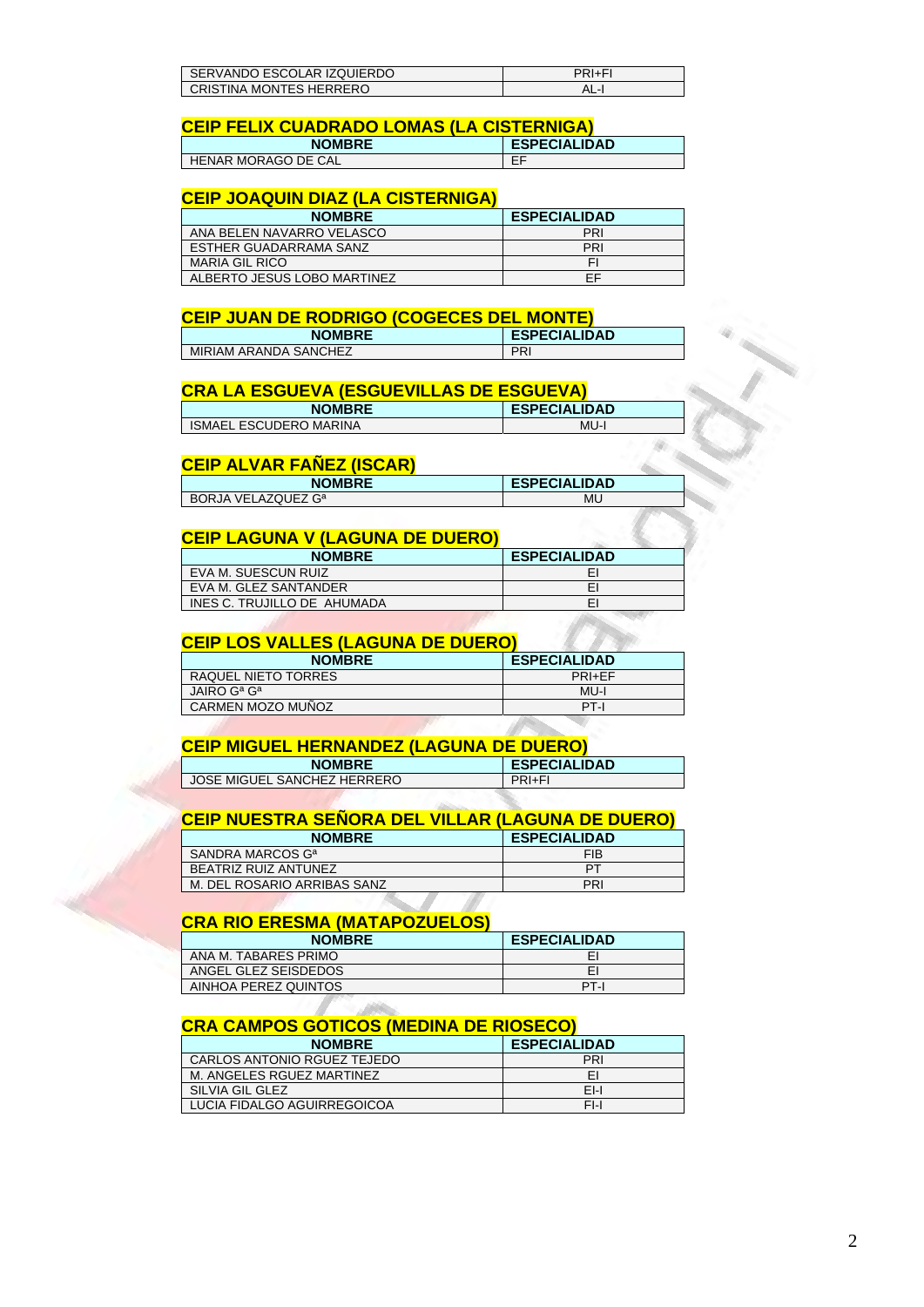# **CEIP CLEMENTE FDEZ DE LA DEVESA (MEDINA DE RIOSECO)**

| <b>NOMBRE</b>      | <b>ESPECIALIDAD</b> |
|--------------------|---------------------|
| NAIS MATEOS CANALS | AL-I                |

#### **CEIP NUESTRA SRA DE LAS MERCEDES (MEDINA DE RIOSECO)**

| <b>NOMBRE</b>        | <b>ESPECIALIDAD</b> |
|----------------------|---------------------|
| . JESUS MAESO MIGUEL | -                   |
| $M_{\odot}$          | -                   |

#### **CEIP TIERRAS DE PINARES (MOJADOS)**

| <b>NOMBRE</b>              | <b>ESPECIALIDAD</b> |
|----------------------------|---------------------|
| M. VICTORIA DOBLA MARTINEZ | PRI                 |
| ANA ANTONIA ANDRES HERRERO | PRI                 |
| CARMEN M. FRANCO FDEZ      | PRI                 |

#### **CEIP ROSA CHACEL (MONTEMAYOR DE PILILLA)**

| <b>NOMBRE</b>            | <b>ESPECIALIDAD</b> |
|--------------------------|---------------------|
| CRISTINA PORTERO CHAPADO |                     |

#### **CRA LA VILLA (PEÑAFIEL)**

| <b>NOMBRE</b>           | <b>ESPECIALIDAD</b> |
|-------------------------|---------------------|
| ANA ISABEL MATO REQUEJO |                     |
| VIRGINIA LORENZO LOPEZ  | DТ                  |

### **CEIP VIRGEN DE SACEDON (PEDRAJAS DE SAN ESTBAN)**

| <b>NOMBRE</b>                    | <b>ESPECIALIDAD</b> |
|----------------------------------|---------------------|
| . NIEVES HERNANDEZ MERCHAN<br>М. | PR.                 |
|                                  |                     |

#### **CEIP PÍO DEL RÍO HORTEGA(PORTILLO)**

| <b>NOMBRE</b>             | <b>ESPECIALIDAD</b> |
|---------------------------|---------------------|
| <b>MARIO CASTAN RGUEZ</b> | PRI+FIB             |
|                           |                     |

## **CEIP POZALDEZ (POZALDEZ)**

| <b>NOMBRE</b>        | <b>ESPECIALIDAD</b> |
|----------------------|---------------------|
| SILVIA FUERTES OJERO | <b>PRI+MU</b>       |
|                      |                     |

#### **CRA RIBERA DE DUERO (QUINTANILLA DE ONESIMO )**

| <b>NOMBRE</b>                 | <b>ESPECIALIDAD</b> |
|-------------------------------|---------------------|
| BEATRIZ MARTINEZ ARRANZ       | EI                  |
| LORENA G <sup>a</sup> JIMENEZ | EI                  |
| <b>MARTA DE DIOS BENDITO</b>  | PRI                 |

## **CEIP RENEDO (RENEDO )**

| <b>NOMBRE</b>                | <b>ESPECIALIDAD</b> |
|------------------------------|---------------------|
| <b>MARTA TAPIA SUMILLERA</b> | EI                  |
| M. ANGELES SUAREZ QUIJADA    | EI                  |
| EVA DOMINGUEZ MEDINA         | <b>PRI+EF</b>       |

## **CEIP NTRA SRA DE LA ASUNCION (RUEDA)**

**CALL AND COMPANY** 

| <b>NOMBRE</b>             | <b>ESPECIALIDAD</b> |
|---------------------------|---------------------|
| NATALIA GALINDO SACRISTAN |                     |
|                           |                     |

## **CEIP NICOMEDES SANZ (SANTOVENIA DEL PISUERGA)**

| <b>NOMBRE</b>                    | <b>ESPECIALIDAD</b> |
|----------------------------------|---------------------|
| M. DEL CARMEN FUENTEVILLA MARTIN | PRI+FI              |
| NOEMI BOMBIN MARTIN              | FF                  |
|                                  |                     |

## **CEIP CESAR BEDOYA (LA SECA)**

| <b>NOMBRE</b>      | <b>ESPECIALIDAD</b> |
|--------------------|---------------------|
| LAURA ROMAN ALONSO | -                   |

#### **CEIP ISABEL DE CASTILLA (LA SECA)**

| <b>NOMBRE</b>            | <b>ESPECIALIDAD</b> |
|--------------------------|---------------------|
| SILVIA GUTIERREZ ATIENZA | וסם                 |
|                          |                     |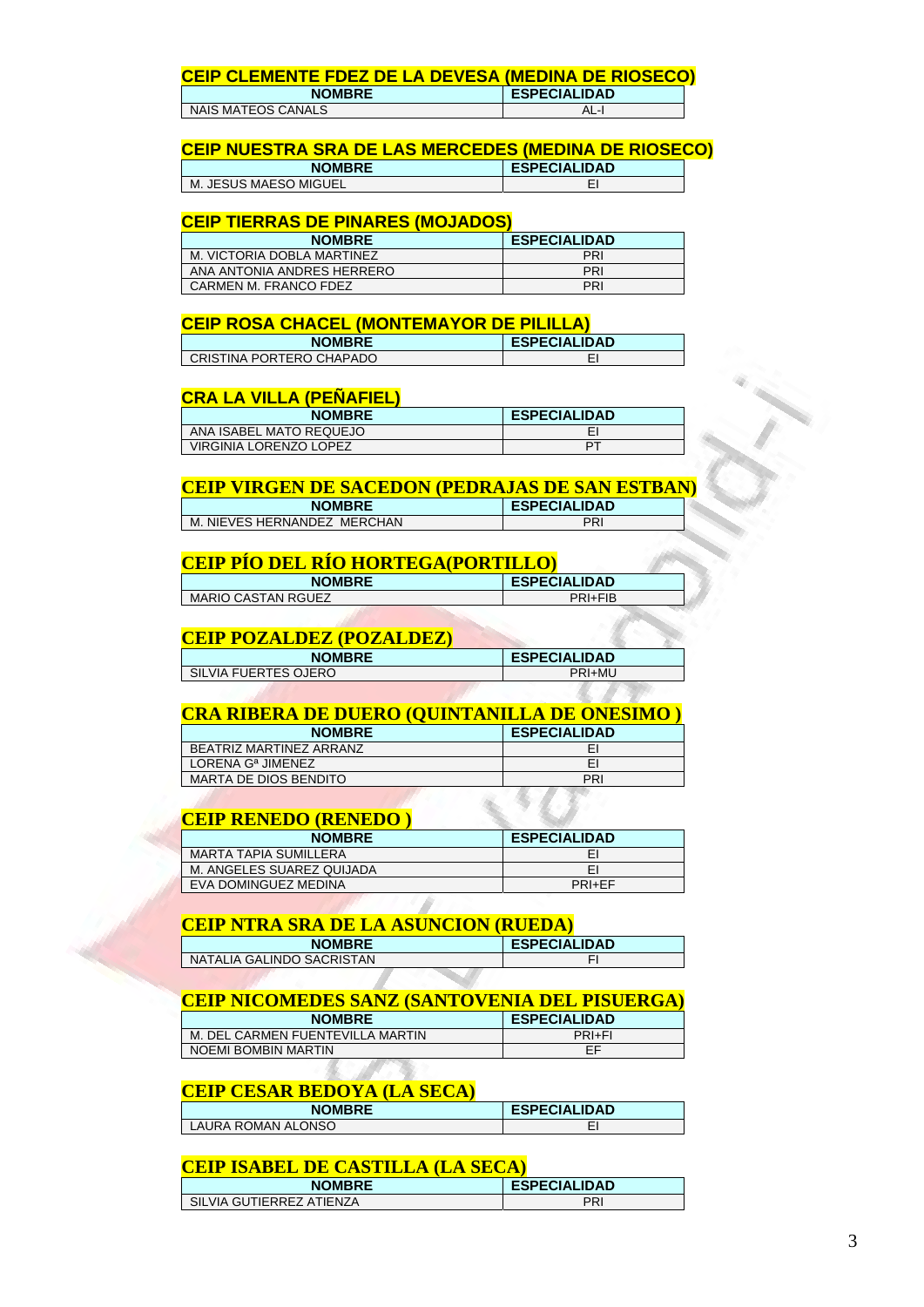## **CEIP LOS ZUMACALES (SIMANCAS)**

| <b>NOMBRE</b>                  | <b>ESPECIALIDAD</b> |
|--------------------------------|---------------------|
| M. DE UÑA AMELLA               | EI                  |
| SARADELGADO TOJEIRA            | PRI                 |
| <b>VIRGINIA MARTIN MONTIEL</b> | PRI                 |
| ANGELICA HERRERO VELA          | FI                  |
| NURIA M. DEL POZO SAN JOSE     | PT-I                |

## **CEIP SIMANCAS II (SIMANCAS)**

| <b>NOMBRE</b>             | <b>ESPECIALIDAD</b> |
|---------------------------|---------------------|
| l CELESTE ESTEBAN REDONDO |                     |

#### **CEIP PEDRO I (TORDESILLAS)**

| <b>NOMBRE</b>       | <b>ESPECIALIDAD</b> |
|---------------------|---------------------|
| ALICIA LOPEZ PEREZ  |                     |
| LAURA RODILANA MATO |                     |

### **CEIP GLORIA FUERTES (TUDELA DE DUERO)**

| <b>NOMBRE</b>              | <b>ESPECIALIDAD</b> |
|----------------------------|---------------------|
| M. DEL CARMEN URUENA IZQDO |                     |
| MARTA M. GONZALEZ SUAREZ   | ML                  |

#### **CEIP LOLA HERRERA (TUDELA DE DUERO)**

| <b>NOMBRE</b>                  | <b>ESPECIALIDAD</b> |
|--------------------------------|---------------------|
| M. ROSARIO MIGUEL PARRA        | ΕI                  |
| <b>BEATRIZ SANCHEZ COLOMA</b>  | EI                  |
| JOSE ANTONIO RGUEZ SANZ        | EI                  |
| <b>BEATRIZ GANGES VALDES</b>   | <b>PRI</b>          |
| M. DEL CARMEN MARTIN GUTIERREZ | PRI                 |

## **CEIP PINODUERO (TUDELA DE DUERO)**

| <b>NOMBRE</b>         | <b>ESPECIALIDAD</b> |
|-----------------------|---------------------|
| SARA DE FRUTOS SERNA  | EF                  |
| TERESA MARTINEZ CALVO | FI                  |
| SILVIA PRIETO SARDON  | AL-I                |

#### **CEIP EL PRADO (VALDESTILLAS)**

| <b>NOMBRE</b>          | <b>ESPECIALIDAD</b> |
|------------------------|---------------------|
| M. SOFIA GAMAZO GAMAZO | PRI                 |

#### **CEA FELIPE II**

| <b>NOMBRE</b>              | <b>ESPECIALIDAD</b> |
|----------------------------|---------------------|
| MIGUEL ANGEL GARROTE CALVO | PRI                 |
|                            |                     |

## **CEA LA VICTORIA**

| <b>NOMBRE</b>               | <b>ESPECIALIDAD</b> |
|-----------------------------|---------------------|
| M. ISABEL BARTOLOME DEL CAZ | PRI                 |
|                             |                     |

#### **CEA MURO**

| <b>NOMBRE</b>             | <b>ESPECIALIDAD</b> |
|---------------------------|---------------------|
| JOSE M. HERNANDEZ SANCHEZ | PRI                 |
| M. JOSE TORESANO VARELA   | PRI                 |

#### **CEE Nº 1**

| <b>NOMBRE</b>               | <b>ESPECIALIDAD</b> |
|-----------------------------|---------------------|
| M. BELEN BUSTO PICO         | PТ                  |
| M. DEL MAR GLEZ LOPEZ       | PТ                  |
| MONTSE GUADARRAMA MATARRANZ | PТ                  |

## **CEIP ALONSO BERRUGUETE**

| <b>NOMBRE</b>           | <b>ESPECIALIDAD</b> |
|-------------------------|---------------------|
| RITA PEREZ VILLAR       | PRI+FIB             |
| CRISTINA CALVO SANDOVAL | ЕF                  |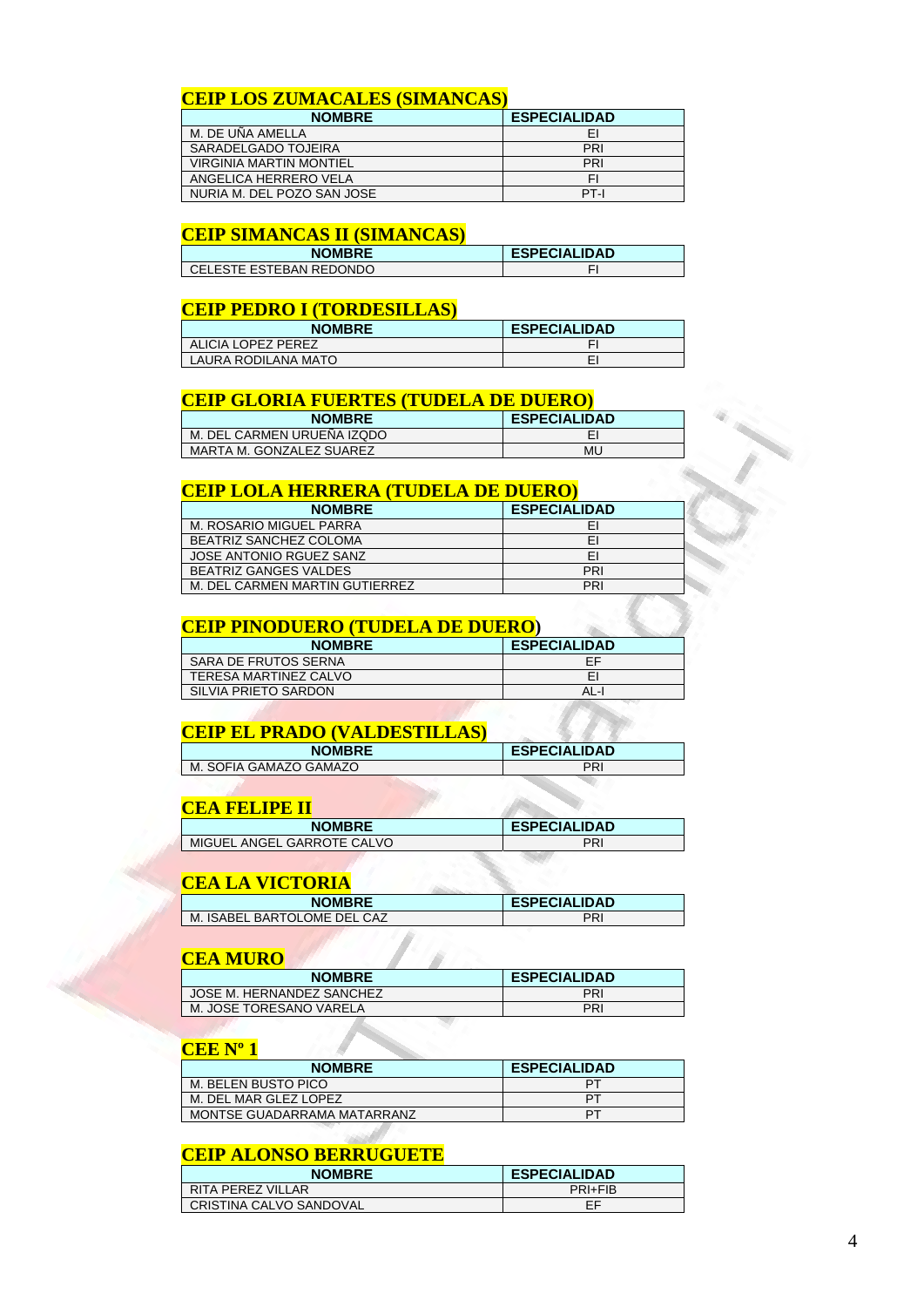## **CEIP ANTONIO ALLUE MORER**

| <b>NOMBRE</b>               | <b>ESPECIALIDAD</b> |
|-----------------------------|---------------------|
| M. INMACULADA RGUEZ VICENTE | EI                  |
| VIRGINIA CASTAÑEDA DEL OLMO | PRI                 |
| M. HENAR RUBIO FRUTOS       | <b>FIB</b>          |

#### **CEIP ANTONIO GARCÍA QUINTANA**

| <b>NOMBRE</b>                  | <b>ESPECIALIDAD</b> |
|--------------------------------|---------------------|
| TRINIDAD G <sup>a</sup> SANZ   | PRI+FF              |
| SONIA MARCOS MARINERO          | PТ                  |
| ARACELI MINGUEZ G <sup>a</sup> | <b>FFB</b>          |
| REBECA PANJAGUA ALARIO         | AL                  |

#### **CEIP ANTONIO MACHADO**

| <b>NOMBRE</b>         | <b>ESPECIALIDAD</b> |
|-----------------------|---------------------|
| PATRICIA MUNOZ MARCOS | AL-l                |

#### **CEIP CARDENAL MENDOZA**

| <b>NOMBRE</b>          | <b>ESPECIALIDAD</b> |
|------------------------|---------------------|
| LAURA REINOSO MARTINEZ |                     |
| PABLO RICO ALONSO      | PRI+FF              |

#### **CEIP CRISTOBAL COLÓN**

| <b>NOMBRE</b>           | <b>ESPECIALIDAD</b> |
|-------------------------|---------------------|
| EVA M. TOMILLO ALONSO   |                     |
| ALMUDENA PEREZ TRIGUERO | PRI                 |

#### **CEIP FEDERICO GARCIA LORCA**

| <b>NOMBRE</b>                     | <b>ESPECIALIDAD</b> |
|-----------------------------------|---------------------|
| M. ARANZAZU MONGIL GLEZ           |                     |
| ELISA DE LA FUENTE G <sup>a</sup> | DТ                  |

#### **CEIP FRANCISCO DE QUEVEDO**

| <b>NOMBRE</b>                 | <b>ESPECIALIDAD</b> |
|-------------------------------|---------------------|
| <b>MARTA BURGOA FRANCISCO</b> | EI                  |
| APOLONIA VAQUERO PEÑA         | PRI                 |
| VALENTINA SANZ PASCUAL        | PRI                 |
| <b>HENAR VERDUGO PASCUA</b>   | FI                  |

### **CEIP FRANCISCO GINER DE LOS RÍOS**

| <b>NOMBRE</b>                | <b>ESPECIALIDAD</b> |
|------------------------------|---------------------|
| CRISTINA ABADIA ARMENDARIZ   | PRI                 |
| AGUSTIN ANGEL RIVERA CASTANO | PRI                 |
|                              |                     |

## **CEIP FRANCISCO PINO**

| <b>NOMBRE</b>                 | <b>ESPECIALIDAD</b> |
|-------------------------------|---------------------|
| DAVID OLIVIA ALONSO           | PRI+EF              |
| M. PAZ G <sup>a</sup> MATEOS  | PТ                  |
| MERCEDES GOMEZ-CRUZADO GUERRA | רם                  |

## **CEIP FRAY LUIS DE LEON**

| <b>NOMBRE</b>       | <b>ESPECIALIDAD</b> |
|---------------------|---------------------|
| AROA MADRONO RIVERO | PRI+FIB             |
|                     |                     |

## **CEIP GABRIEL Y GALAN**

| <b>NOMBRE</b>                     | <b>ESPECIALIDAD</b> |
|-----------------------------------|---------------------|
| AZUCENA ESCUDERO CRISTOBAL        |                     |
| ANA ISABEL MENDOZA G <sup>a</sup> | PRI                 |
| M. DEL CARMEN FDEZ-POLANCO        | PRI                 |

## **CEIP GONZALO DE BERCEO**

1200

| <b>NOMBRE</b>                  | <b>ESPECIALIDAD</b> |
|--------------------------------|---------------------|
| M. DEL MAR BENGOECHEA MENENDEZ | EI                  |
| ESPERANZA SANCHEZ SANCHEZ      | EI                  |
| M. PILAR LOPEZ CASADO          | PRI+FF              |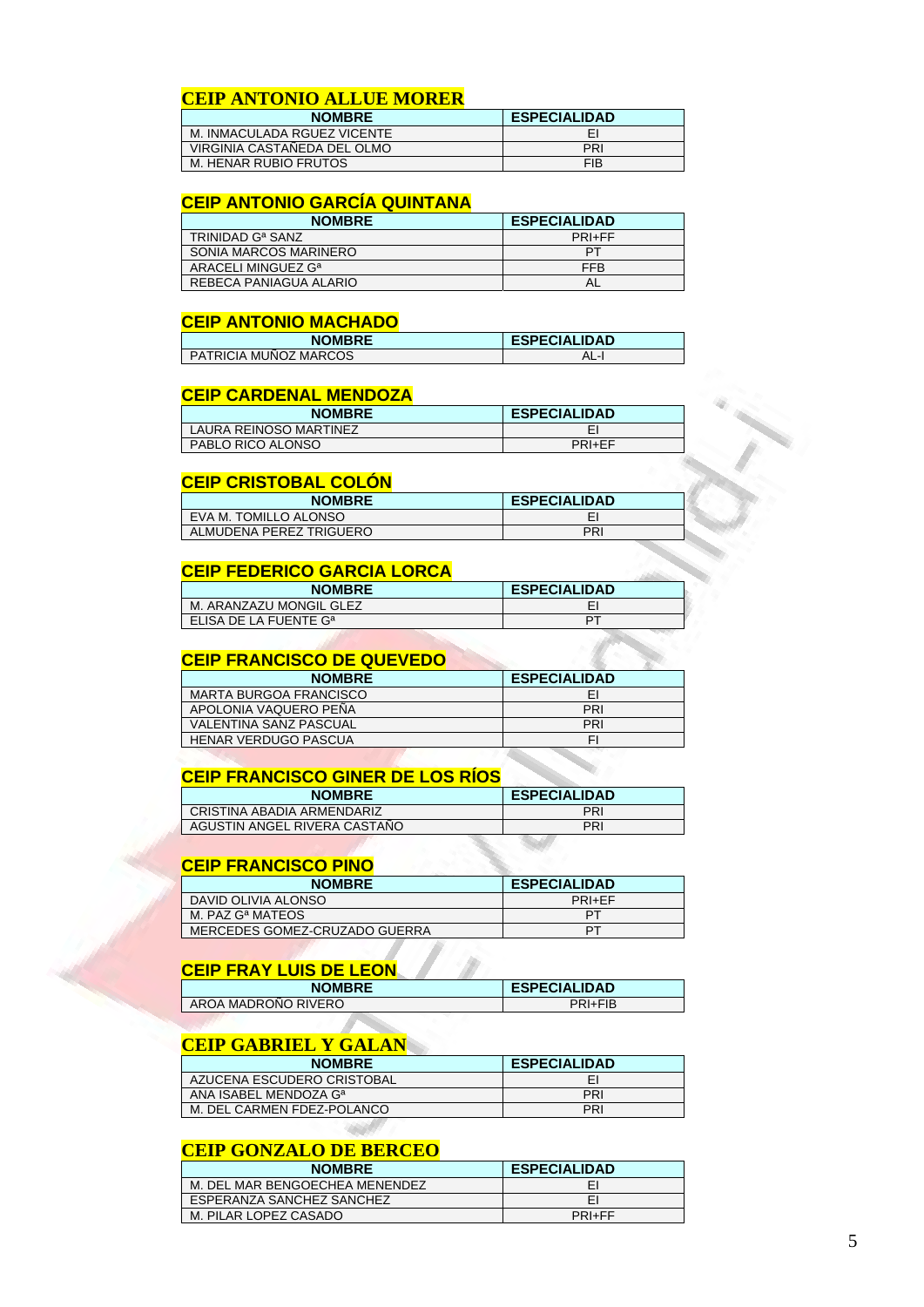| LUIS ANTONIO ALVAREZ SANZ | PRI+FI |
|---------------------------|--------|
| PEDRO RAMOS RGUEZ         | PRI    |
| LAURA LAZO CABERO         |        |

#### **CEIP GONZALO DE CORDOBA**

| <b>NOMBRE</b>                      | <b>ESPECIALIDAD</b> |
|------------------------------------|---------------------|
| MIGUEL ANGEL ESTEBAN RGUEZ         | PRI+FF              |
| M. MASSA MARTIN                    | PRI+FI              |
| <b>ESTHER G<sup>a</sup> MARTIN</b> | <b>PROA</b>         |

#### **CEIP IGNACIO MARTIN BARO**

| <b>NOMBRE</b>                 | <b>ESPECIALIDAD</b> |
|-------------------------------|---------------------|
| M. CARMEN SASTRE RUANO        |                     |
| <b>MARIO MORENCIA COLILLA</b> | PRI+FF              |

#### **CEIP ISABEL LA CATOLICA**

| <b>NOMBRE</b>      | <b>ESPECIALIDAD</b> |
|--------------------|---------------------|
| ANA ENJUTO SANCHEZ |                     |

#### **CEIP JORGE GUILLEN**

| <b>NOMBRE</b>              | <b>ESPECIALIDAD</b> |
|----------------------------|---------------------|
| BEATRIZ DEL HIERRO CARDABA | MU-l                |

#### **CEIP LEON FELIPE**

| <b>NOMBRE</b>                | <b>ESPECIALIDAD</b> |
|------------------------------|---------------------|
| ROSA M. JIMENEZ DE LA FUENTE | PRI+FI              |
| ANA M. PEREZ GUERRA          | EI                  |
| ARACELLI CUELLAR MUÑOZ       | E                   |

## **CEIP MACIAS PICAVEA**

| <b>NOMBRE</b>                | <b>ESPECIALIDAD</b> |
|------------------------------|---------------------|
| . LUISA MUELAS TEJEDOR<br>М. |                     |
|                              |                     |

## **CEIP MARIA DE MOLINA**

| <b>NOMBRE</b>       | <b>ESPECIALIDAD</b> |
|---------------------|---------------------|
| LETICIA POZA SANCHO |                     |
|                     |                     |

## **CEIP M. TERESA IÑIGO DE TORO**

| <b>NOMBRE</b>              | <b>ESPECIALIDAD</b> |
|----------------------------|---------------------|
| M. JOSE LOZOYA DIEZ        | PRI                 |
| ISABEL CUESTA GOMEZ        | PRI+FIB             |
| <b>MONICA MERINO SIMON</b> | FF                  |
| M. EVA Gª PEREZ            | AL-I                |

## **CEIP MARINA ESCOBAR**

| <b>NOMBRE</b>                    | <b>ESPECIALIDAD</b> |
|----------------------------------|---------------------|
| M. ISABEL QUINDOS ESCUREDO       | PRI                 |
| MERCEDES DOMINGUEZ RUBIO         | PRI                 |
| NAGORE LINARES FDEZ              | PRI                 |
| <b>ESTHER ZARCO MERINO</b>       | PRI+FF              |
| M. DEL CARMEN GLEZ HERNANDO      | PRI+FI              |
| ENRIQUE PEREZ DE GRACIA VILLAGRA | FI                  |
| M. JESUS GLEZ LEGIDO             | MU                  |

#### **CEIP MIGUEL DELIBES**

| <b>NOMBRE</b>               | <b>ESPECIALIDAD</b> |
|-----------------------------|---------------------|
| JOSE ANTONIO ORTIZ TORICES  | PRI+FIB             |
| <b>JUAN LUPIANEZ BLANCA</b> | PRI+FIB             |

#### **CEIP MIGUEL HERNANDEZ**

| <b>NOMBRE</b>           | <b>ESPECIALIDAD</b> |
|-------------------------|---------------------|
| M. ISABEL RIESCO LASTRA |                     |
| LAURA OVIEDO GOMEZ      | PRI                 |
|                         |                     |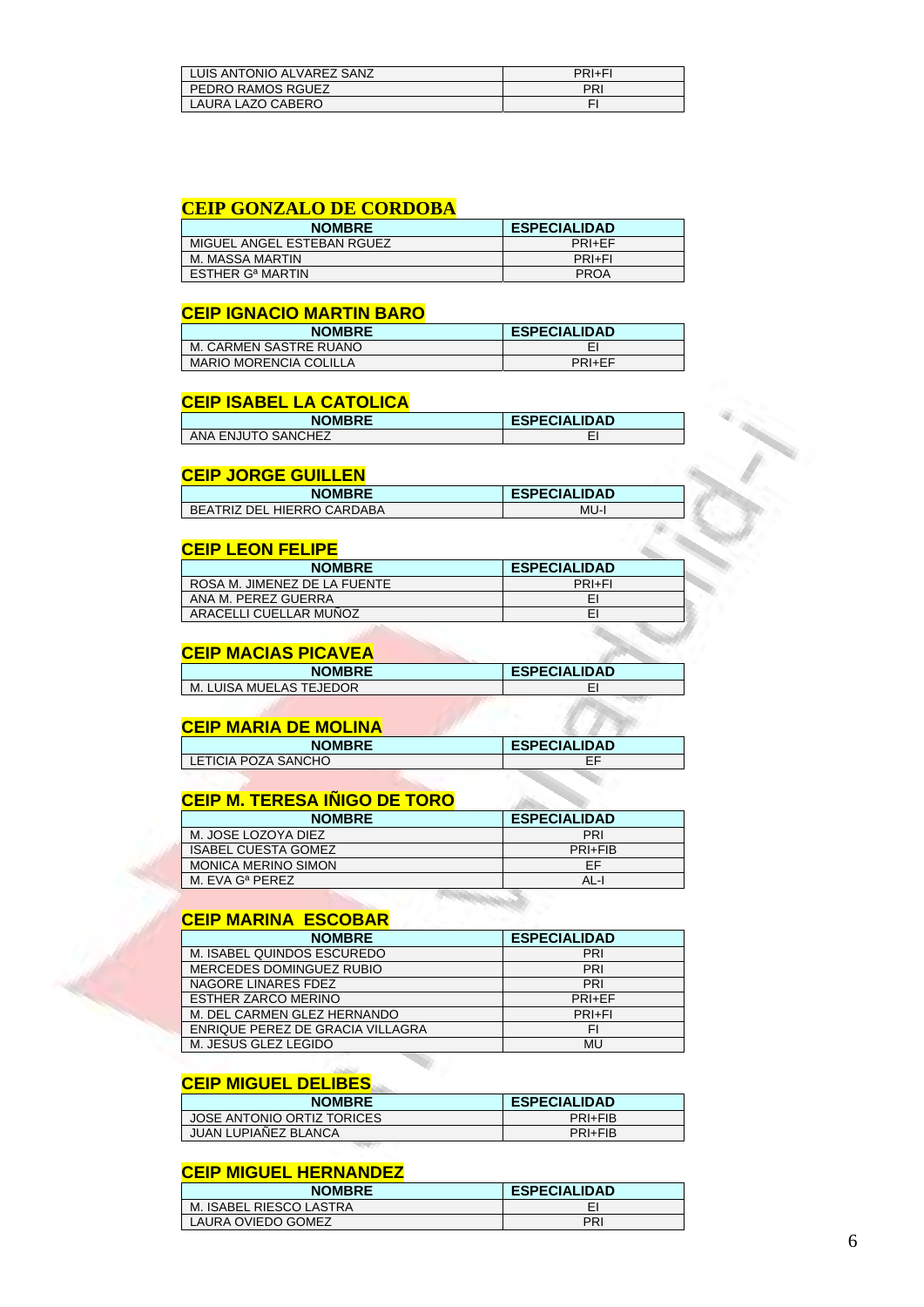| -1.1 <del>.</del> 1<br>10<br>⊃∆<br>:ANL<br>אנ<br>. IVI<br>$\sim$ 11<br>JГ<br>JЕ<br><b>ONVERVATO CLASSICAL</b> | . |
|---------------------------------------------------------------------------------------------------------------|---|
|                                                                                                               |   |

## **CEIP MIGUEL ISCAR**

| <b>NOMBRE</b>                  | <b>ESPECIALIDAD</b> |
|--------------------------------|---------------------|
| M. CONCEPCION ARAGON BARTOLOME | PRI+FI              |
| NOELIA MEDINA ALVAREZ          | PRI+PT              |

#### **CEIP NARCISO ALONSO CORTES**

| <b>NOMBRE</b>                 | <b>ESPECIALIDAD</b> |
|-------------------------------|---------------------|
| NIEVES SANZ GUADARRAMA        | PRI                 |
| <b>MACARENA RASCON PELAEZ</b> | <b>FIB</b>          |

## **CEIP NTRA SRA DEL DUERO**

| <b>NOMBRE</b>               | <b>ESPECIALIDAD</b> |
|-----------------------------|---------------------|
| M. MERCEDES MONTAÑA BAUSELA | PRI                 |
| M. ISABEL MACIAS CUADRADO   | PRI                 |
| ANA ISABEL GLEZ ZAZO        | AL-I                |

## **CEIP PABLO PICASSO**

| <b>NOMBRE</b>              | <b>ESPECIALIDAD</b> |
|----------------------------|---------------------|
| ESTER LOPEZ HERNANDO       | PRI+FF              |
| CRISTINA SANCHEZ BERNARDOS | PRI+FI              |

## **CEIP PARQUE ALAMEDA**

| <b>NOMBRE</b>            | <b>ESPECIALIDAD</b> |
|--------------------------|---------------------|
| JOSE M. BENITO PEREZ     | PRI+FIB             |
| <b>JESUS YAGUE LUCAS</b> | <b>FIB</b>          |
| REBECA CABEZAS ESPESO    | FF                  |
| TAMARA DELGADO GLEZ      | EF                  |

### **CEIP PEDRO GOMEZ BOSQUE**

| <b>NOMBRE</b>                 | <b>ESPECIALIDAD</b> |
|-------------------------------|---------------------|
| M. MILAGROS PEREZ DE LA CAL   | EI                  |
| MIRIAM ESCALANTE ESPERON      | FI                  |
| ALBERTO TEJERO CACIOLO        | PRI+FF              |
| TERESA BEATRIZ RGUEZ SAN JOSE | PT+PRI              |

## **CEIP PONCE DE LEON**

| <b>NOMBRE</b>             | <b>ESPECIALIDAD</b> |
|---------------------------|---------------------|
| JOSEFA CORPORALES TORIBIO |                     |
| LAURA SALVADOR LUCAS      |                     |

## **CEIP PROFESOR TIERNO GALVAN**

| <b>NOMBRE</b>                | <b>ESPECIALIDAD</b> |
|------------------------------|---------------------|
| <b>JESUS OLMEDO SANCHEZ</b>  | PRI+FI              |
| FELIPE G <sup>a</sup> FRAILE | FF                  |

#### **CEIP SAN FERNANDO**

| <b>NOMBRE</b>                        | <b>ESPECIALIDAD</b> |
|--------------------------------------|---------------------|
| M. JOSE BURON RGUEZ                  |                     |
| LUISA M. ARIAS LOZANO                |                     |
| AMPARO G <sup>a</sup> G <sup>a</sup> | P.                  |

## **CEIP VICENTE ALEXANDER**

| <b>NOMBRE</b>              | <b>ESPECIALIDAD</b> |
|----------------------------|---------------------|
| SARA MOLINERO PEREZ        | PRI+MU              |
| ANA BEATRIZ DIEZ HERNANDEZ |                     |

## **CRA EL PARAMO (VILLANUBLA)**

| <b>NOMBRE</b>             | <b>ESPECIALIDAD</b> |
|---------------------------|---------------------|
| SUSANA PELAZ HERAS        |                     |
| M. ROSA HERNANDEZ VICENTE | PRI+PT              |